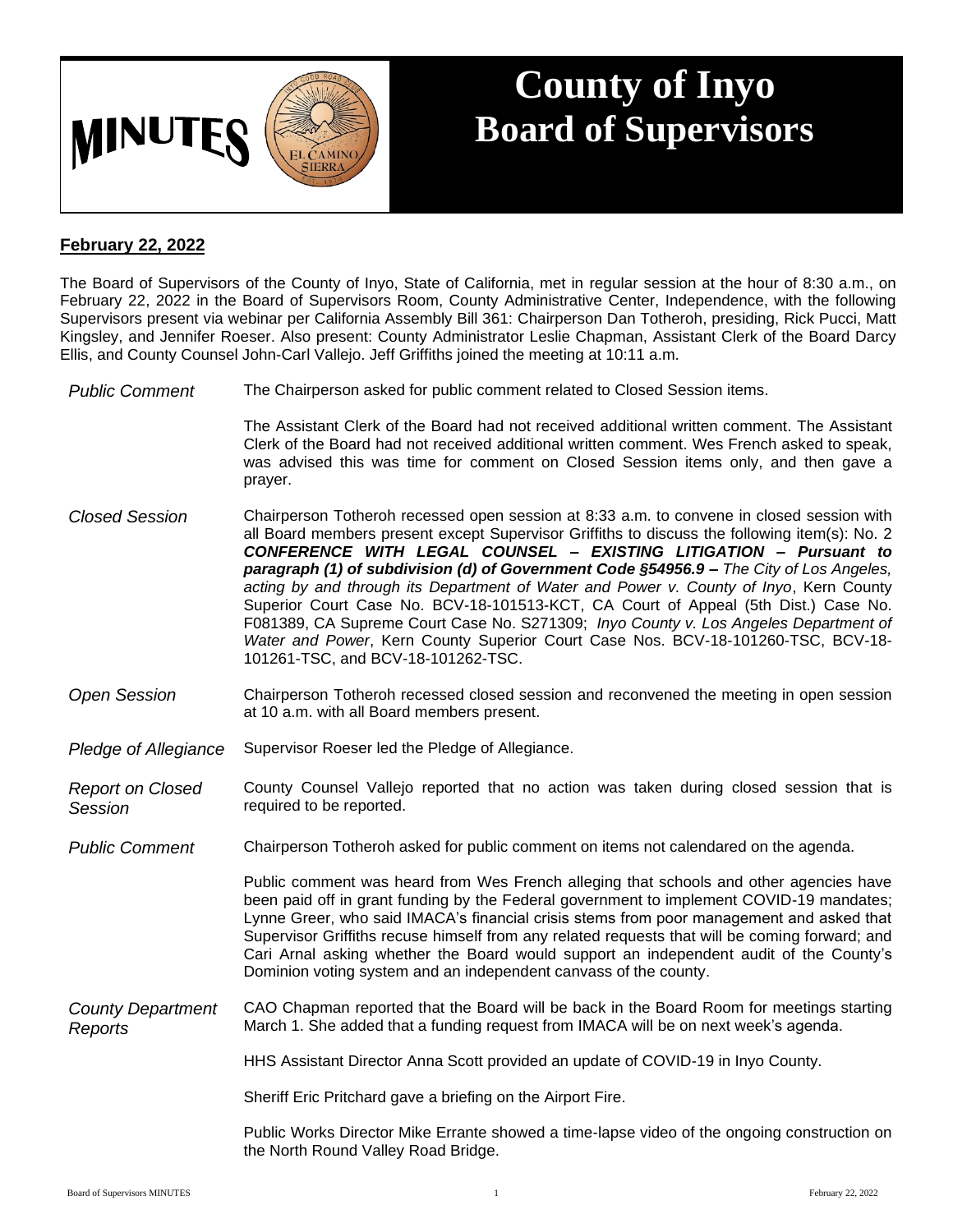| Update - High<br>Sierra Energy<br>Foundation                                                        | Pam Bold, Executive Director of the High Sierra Energy Foundation, provided a brief report on<br>Southern California Edison's climate adaptation measures to protect critical electric<br>infrastructure from wildfire risks due to climate change.                                                                                                                                                                                                                                                                                             |
|-----------------------------------------------------------------------------------------------------|-------------------------------------------------------------------------------------------------------------------------------------------------------------------------------------------------------------------------------------------------------------------------------------------------------------------------------------------------------------------------------------------------------------------------------------------------------------------------------------------------------------------------------------------------|
| <b>Ag Commissioner-</b><br>OVMAP-ADAPCO<br>Sole-Source<br>Purchase                                  | Moved by Supervisor Pucci and seconded by Supervisor Roeser to: A) declare ADAPCO of<br>Sanford, FL a sole-source provider of Mosquito Abatement Insecticides; and B) authorize the<br>purchase of Mosquito Abatement Insecticides from ADAPCO in the amount of \$7,088.66 and<br>not to exceed \$12,311.03 for the entire 2021-2022 Fiscal Year. Motion carried unanimously.                                                                                                                                                                   |
| Clerk of the Board-<br><b>Tecopa Cemetery</b><br><b>District</b><br>Appointments/<br>Reso # 2022-05 | Moved by Supervisor Pucci and seconded by Supervisor Roeser to approve Resolution No.<br>2022-05, titled, "A Resolution of the Board of Supervisors, County of Inyo, State of California,<br>Appointing Interested Individuals to the Governing Board of the Tecopa Cemetery District and<br>Divesting its Authority as the Governing Board of the Tecopa Cemetery District," and<br>authorize the Chairperson to sign. Motion carried unanimously.                                                                                             |
| <b>Information Services</b><br>- Roundstone<br>Solutions P.O.                                       | Moved by Supervisor Pucci and seconded by Supervisor Roeser to waive competitive bidding<br>requirement and then authorize a purchase order in an amount not to exceed \$122,500 plus<br>freight costs, payable to Roundstone Solutions, Inc., of Orinda, CA, under the California<br>Statewide Contract 1-19-70-19N-1 Enterprise Technology (Data Center Equipment) for<br>Nutanix hyperconverged infrastructure virtual server environment appliance, support,<br>licensing, and training. Motion carried unanimously.                        |
| Motor Pool - Mr. K,<br><b>Bishop Automotive,</b><br>Britt's Diesel P.O.<br><i><b>Increases</b></i>  | Moved by Supervisor Pucci and seconded by Supervisor Roeser to authorize an increase of<br>blanket purchase orders in the following amounts payable to the following vendors for vehicle<br>maintenance, equipment maintenance, and purchase of tires for Motor Pool: Bishop<br>Automotive by \$22,500 for a total not-to-exceed amount of \$78,500; Mr. K's by \$5,000 for a<br>total not-to-exceed amount of \$25,000; and Britt's Diesel by \$2500 for a total not-to-exceed<br>amount of \$22,500. Motion carried unanimously.              |
| <b>HHS-CORD Data</b><br>Use Agreement                                                               | Moved by Supervisor Pucci and seconded by Supervisor Roeser to approve the California<br>COVID-19 Outreach and Rapid Deployment (CORD) Data Use Agreement between the<br>California Department of Public Health and the Inyo County Department of Health and Human<br>Services, and authorize the HHS Director to sign the agreement. Motion carried unanimously.                                                                                                                                                                               |
| <b>HHS-Behavioral</b><br>Health - MHSOAC<br><b>Grant Agreement</b>                                  | Moved by Supervisor Pucci and seconded by Supervisor Roeser to approve the Grant<br>Agreement between the County of Inyo and Mental Health Services Oversight &<br>Accountability Commission of Sacramento, CA for the provision of Mental Health Student<br>Services Act in an amount not to exceed \$2,499,444.00 for the period of March 1, 2022<br>through June 30, 2026, contingent upon the Board's approval of future budgets, and authorize<br>the HHS Director/Interim Behavioral Health Director to sign. Motion carried unanimously. |
| HHS-ESAAA-<br><b>Oliver Products</b><br>Sole-Source P.O.                                            | Moved by Supervisor Pucci and seconded by Supervisor Roeser to: A) approve Oliver<br>Products as sole-source vendor of food packaging materials; and B) approve a blanket<br>purchase order payable to Oliver Products in the amount of \$23,000 for food packaging<br>materials. Motion carried unanimously.                                                                                                                                                                                                                                   |
| HHS-<br>Health/Prevention-<br><b>MCIP Agreement</b><br>Addendum                                     | Moved by Supervisor Pucci and seconded by Supervisor Roeser to ratify and approve an<br>addendum to the Participation Agreement between the County of Inyo and the California<br>Department of Health Care Services for the Medi-Cal County Inmate Program, adding Article<br>XVI-Alternative Formatting, and authorize the HHS Director to sign. Motion carried<br>unanimously.                                                                                                                                                                |
| HHS-<br>Health/Prevention-<br>Dr. Richardson<br>Contract<br>Amendment 1                             | Moved by Supervisor Pucci and seconded by Supervisor Roeser to approve Amendment No.<br>1 to the contract between the County of Inyo and James A. Richardson, MD of Bishop, CA,<br>increasing the contract to an amount not to exceed \$973,115.23 and extending the term end<br>date from June 30, 2022 to June 30, 2023, contingent upon the Board's approval of future<br>budgets, and authorize the Chairperson to sign, contingent upon all appropriate signatures<br>being obtained. Motion carried unanimously.                          |
| HHS-<br>Health/Prevention-                                                                          | Moved by Supervisor Pucci and seconded by Supervisor Roeser to ratify and approve the<br>Allocation Agreement between the County of Inyo and California Department of Public Health                                                                                                                                                                                                                                                                                                                                                             |
| <b>Board of Supervisors MINUTES</b>                                                                 | $\overline{c}$<br>February 22, 2022                                                                                                                                                                                                                                                                                                                                                                                                                                                                                                             |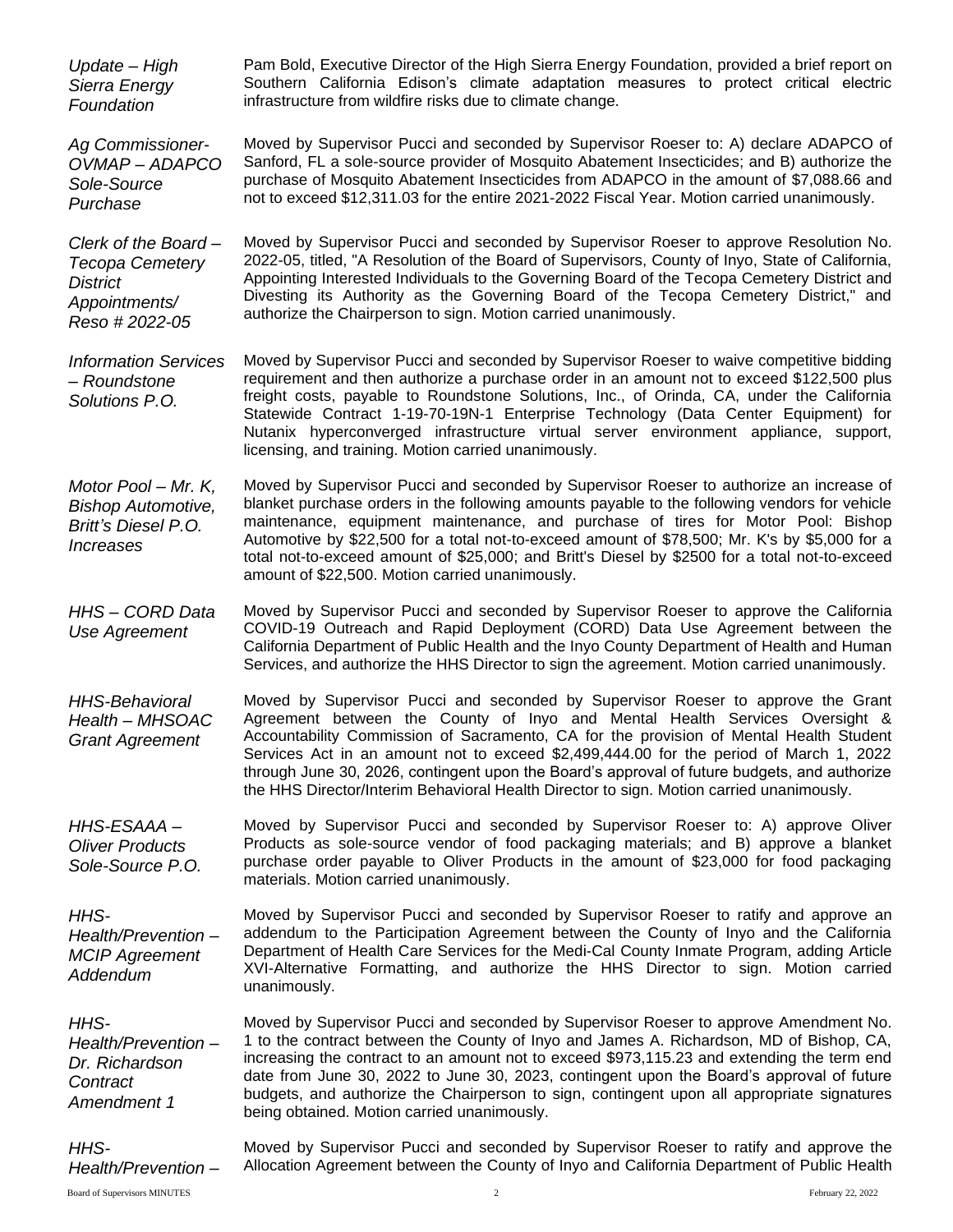| <b>Tobacco Control</b><br>Allocation<br>Agreement                          | for the provision of the local Tobacco Control Program, in an amount not to exceed \$150,000,<br>for the period of January 1, 2022 through June 30, 2022, and authorize the HHS Director to<br>sign Allocation Agreement No. CTCP-21-04 and Prospective Payment Invoices. Motion<br>carried unanimously.                                                                                                                                                                                                                                                                                                                                                                                              |  |
|----------------------------------------------------------------------------|-------------------------------------------------------------------------------------------------------------------------------------------------------------------------------------------------------------------------------------------------------------------------------------------------------------------------------------------------------------------------------------------------------------------------------------------------------------------------------------------------------------------------------------------------------------------------------------------------------------------------------------------------------------------------------------------------------|--|
| Public Works-<br>Tecopa Sewer<br>Lagoon Plans &<br><b>Specs</b>            | Moved by Supervisor Pucci and seconded by Supervisor Roeser to approve the plans and<br>specifications for the Tecopa Sewer Lagoon Aerator Project and authorize the Public Works<br>Director to advertise the project. Motion carried unanimously.                                                                                                                                                                                                                                                                                                                                                                                                                                                   |  |
| <b>Public Works-Parks</b><br>& Recreation-<br>Ventek Blanket P.O.          | Moved by Supervisor Pucci and seconded by Supervisor Roeser to authorize issuance of a<br>blanket purchase order in an amount not to exceed \$20,000, payable to Ventek International of<br>Petaluma, CA for supplies and connectivity upgrade for the Campground Pay Stations. Motion<br>carried unanimously.                                                                                                                                                                                                                                                                                                                                                                                        |  |
| <b>Public Works-</b><br>Recycling & Waste-<br>Prior-Year Invoice           | Moved by Supervisor Pucci and seconded by Supervisor Roeser to authorize payment to<br>Clean Earth of Rancho Cordova, CA (formerly SteriCycle) for prior-year invoices in the<br>amount of \$24,149.55 for removal of Household Hazardous Waste Material at the Bishop,<br>Independence, and Lone Pine Landfills. Motion carried unanimously.                                                                                                                                                                                                                                                                                                                                                         |  |
| Road Department-<br>PB Loader P.O.                                         | Moved by Supervisor Pucci and seconded by Supervisor Roeser to authorize issuance of a<br>purchase order in an amount not to exceed \$184,363.60, payable to PB Loader Corporation<br>of Fresno, CA for one (1) new Dodge 550 truck with heavy duty service body. Motion carried<br>unanimously.                                                                                                                                                                                                                                                                                                                                                                                                      |  |
| Road Department-<br><b>Coastline Equipment</b><br>P.O.                     | Moved by Supervisor Pucci and seconded by Supervisor Roeser to authorize issuance of a<br>purchase order in an amount not to exceed \$371,418.50, payable to Coastline Equipment<br>Company of Las Vegas, NV for one (1) new John Deere 672G Road Grader. Motion carried<br>unanimously.                                                                                                                                                                                                                                                                                                                                                                                                              |  |
| <b>BOS-JMT Grant</b><br><b>Application Support</b><br>Letter               | Moved by Supervisor Roeser and seconded by Supervisor Griffiths to approve a letter of<br>support for the JMT Wilderness Conservancy's application for a Prop 1 Restoration Program<br>Grant Application. Motion carried unanimously.                                                                                                                                                                                                                                                                                                                                                                                                                                                                 |  |
| Recess/Reconvene                                                           | The Chairperson recessed the meeting at 10:59 a.m. and reconvened the meeting at 11:07<br>a.m. with all Board members present.                                                                                                                                                                                                                                                                                                                                                                                                                                                                                                                                                                        |  |
| CAO - Legislative<br>Update/2022<br><b>Federal Legislative</b><br>Platform | The Board received a presentation/update from Kristi More, of The Ferguson Group, on<br>current and upcoming legislative issues relevant to Inyo County. She also presented the draft<br>2022 legislative platform, which she said has been updated slightly from 2021. Moved by<br>Supervisor Griffiths and seconded by Supervisor Pucci to approve the Inyo County 2022<br>Federal Legislative Platform. Motion carried unanimously.                                                                                                                                                                                                                                                                |  |
| CAO - FY 21-22<br><b>Mid-Year Financial</b><br>Report                      | Moved by Supervisor Kingsley and seconded by Supervisor Roeser to:<br>Accept the Fiscal Year 2021-2022 Mid-Year Financial Report as presented;<br>A).<br>B) Approve the specific budget action items and recommendations discussed in the<br>report, and represented in Attachments A & B (4/5ths vote required); and<br>C) Direct staff to continue emphasis on revenue attainment and expense savings in<br>order to maximize year-end Fund Balances. Motion carried unanimously.<br>Motion carried unanimously.                                                                                                                                                                                    |  |
| HHS-Social<br><b>Services Budget</b><br>Amendment                          | Moved by Supervisor Roeser and seconded by Supervisor Kingsley to amend the Fiscal Year<br>2021-2022 Social Services Budget #055800 as follows: increase estimated revenue in State<br>Public Assist Admin (Revenue Code No. 4421) by \$750,000 and increase appropriation in<br>Salaried Employees (5501) by \$146,441; Retirement & Social Security (5021) by \$11,337;<br>PERS Retirement (5022) by \$13,736; Medical Insurance (5031) by \$41,978; Disability<br>Insurance (5032) by \$1,757; Professional Services (5265) by \$45,000; Office & Other<br>Equipment (5232) by \$5,000; and Support and Care of Persons (5501) by \$484,751 (4/5ths<br>vote required). Motion carried unanimously. |  |
| பப்<br>$\Delta$ $\sim$ in                                                  | Mound by Pupersians Criffithe and coopeded by Pupersians Poeses to obenge the Authorized                                                                                                                                                                                                                                                                                                                                                                                                                                                                                                                                                                                                              |  |

| HHS – Aging &                       | INDUCT IN OUR DY SUPERVISOR GITTINGS AND SECONDED BY SUPERVISOR ROBSER TO CHANGE THE AUTHORIZE |                   |
|-------------------------------------|------------------------------------------------------------------------------------------------|-------------------|
| <b>Social Services</b>              | Strength in the HHS/Aging and Social Services by adding one (1) Integrated Case Worker         |                   |
| <b>Board of Supervisors MINUTES</b> |                                                                                                | February 22, 2022 |

Moved by Supervisor Griffiths and seconded by Supervisor Roeser to change the Authorized Strength in the HHS/Aging and Social Services by adding one (1) Integrated Case Worker at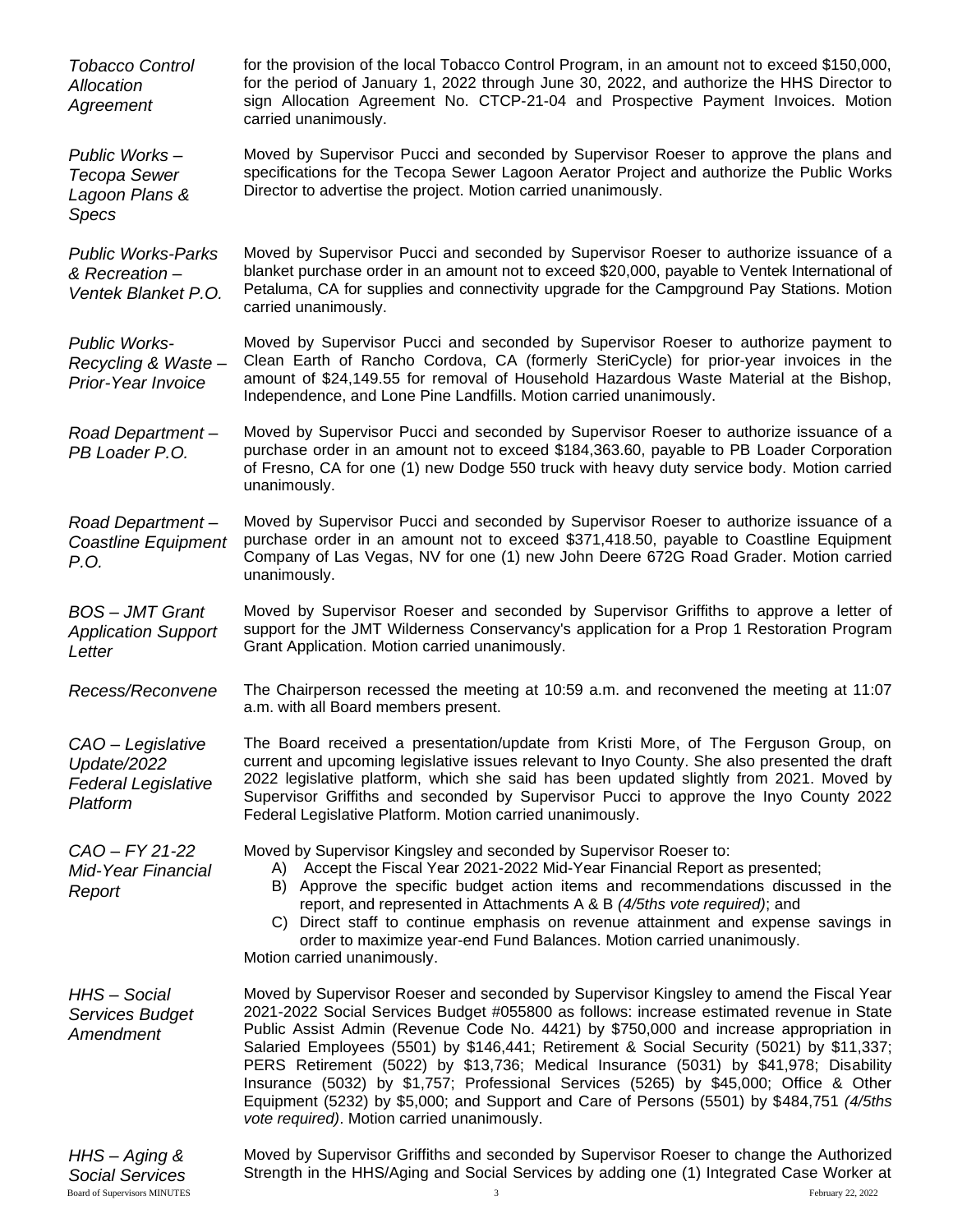| <b>Strength Change</b>                                                     | Range 67 (\$4,602 - \$5,586) and one (1) Human Services Supervisor (Supervising Integrated<br>Case Worker) at Range 70 (\$4,943-\$6,012), contingent upon approval of budget revision.<br>Motion carried unanimously.                                                                                                                                                                                                                                                                                                                                                                                                                                                                                                                                                         |
|----------------------------------------------------------------------------|-------------------------------------------------------------------------------------------------------------------------------------------------------------------------------------------------------------------------------------------------------------------------------------------------------------------------------------------------------------------------------------------------------------------------------------------------------------------------------------------------------------------------------------------------------------------------------------------------------------------------------------------------------------------------------------------------------------------------------------------------------------------------------|
| HHS-<br>Health/Prevention-<br>New Tobacco<br>Program Job<br>Classification | Moved by Supervisor Griffiths and seconded by Supervisor Roeser to establish a new<br>classification, Seasonal Tobacco Program Intern at Range 42, and approve the attached job<br>description; and B) increase the authorized strength in the Health and Human Services<br>Department by one Seasonal Tobacco Program Intern. Motion carried unanimously.                                                                                                                                                                                                                                                                                                                                                                                                                    |
| Clerk of the Board-<br><b>Approval of Minutes</b>                          | The Assistant Clerk of the Board noted that she has corrected a few minor errors in the draft<br>minutes. Moved by Supervisor Roeser and seconded by Supervisor Pucci to approve the<br>minutes of the regular Board of Supervisors meetings of January 18, January 25, and<br>February 1, 2022 and the special meeting of January 19, 2022. Motion carried unanimously.                                                                                                                                                                                                                                                                                                                                                                                                      |
| Correspondence-<br>Action - ICA Grant<br>Support/Reso #<br>2022-06         | Moved by Supervisor Roeser and seconded by Supervisor Pucci to approve Resolution No.<br>2022-06, titled, "A Resolution of the Board of Supervisors, County of Inyo, State of California<br>Designating Inyo Council for the Arts as the County's Partner to the California Arts Council,"<br>and authorize the Chairperson to sign. Motion carried unanimously.                                                                                                                                                                                                                                                                                                                                                                                                              |
| <b>Board Member and</b><br><b>Staff Reports</b>                            | Supervisor Kingsley said he met last week with the leadership of the Ft. Independence Tribe<br>regarding the Mt. Whitney Fish Hatchery.                                                                                                                                                                                                                                                                                                                                                                                                                                                                                                                                                                                                                                       |
|                                                                            | Supervisor Pucci said he had a lot of discussions with constituents on the recent redistricting.                                                                                                                                                                                                                                                                                                                                                                                                                                                                                                                                                                                                                                                                              |
|                                                                            | Supervisor Roeser said she attended the NACo Conference in Washington, D.C., met with<br>candidates for office, and officiated her first wedding.                                                                                                                                                                                                                                                                                                                                                                                                                                                                                                                                                                                                                             |
|                                                                            | Supervisor Griffiths said he attended the NACo Conference in D.C. and later this week will<br>participate in the Point in Time homelessness count.                                                                                                                                                                                                                                                                                                                                                                                                                                                                                                                                                                                                                            |
|                                                                            | All Supervisors extended their appreciation for the hard work of all first responders on the<br>Airport Fire.                                                                                                                                                                                                                                                                                                                                                                                                                                                                                                                                                                                                                                                                 |
| Recess/Reconvene                                                           | The Chairperson recessed the meeting at 12:36 p.m. and reconvened the meeting at 1:01<br>p.m. with all Board members present. break                                                                                                                                                                                                                                                                                                                                                                                                                                                                                                                                                                                                                                           |
| Planning - Appeal<br>2021-02 (BMC)<br>Approved                             | Associate Planner/SMARA Coordinator Ryan Smith-Standridge gave an overview of Appeal<br>No. 2021-02 (Bush Management Company), filed in response to the Planning Commission<br>voting to revoke BMC's Conditional Use Permit. The Chairperson opened the public hearing<br>at 1:05 p.m. Smith-Standridge then presented the Planning Department's position, which<br>supported the appeal now that BMC has taken actions to become a responsible mine owner.<br>Blair Will, attorney for BMC, said he did not take issue with anything said by Smith-<br>Standridge. The Chairperson closed the hearing at 1:24 p.m. Moved by Supervisor Kingsley<br>and seconded by Supervisor Roeser to uphold Appeal No. 2021-02 (Bush Management<br>Company). Motion carried unanimously. |
| Adjournment                                                                | Chairperson Totheroh adjourned the meeting at 1:32 p.m., to 8:30 a.m. Tuesday, March 1,<br>2022 in the County Administrative Center in Independence.                                                                                                                                                                                                                                                                                                                                                                                                                                                                                                                                                                                                                          |

Chairperson, Inyo County Board of Supervisors